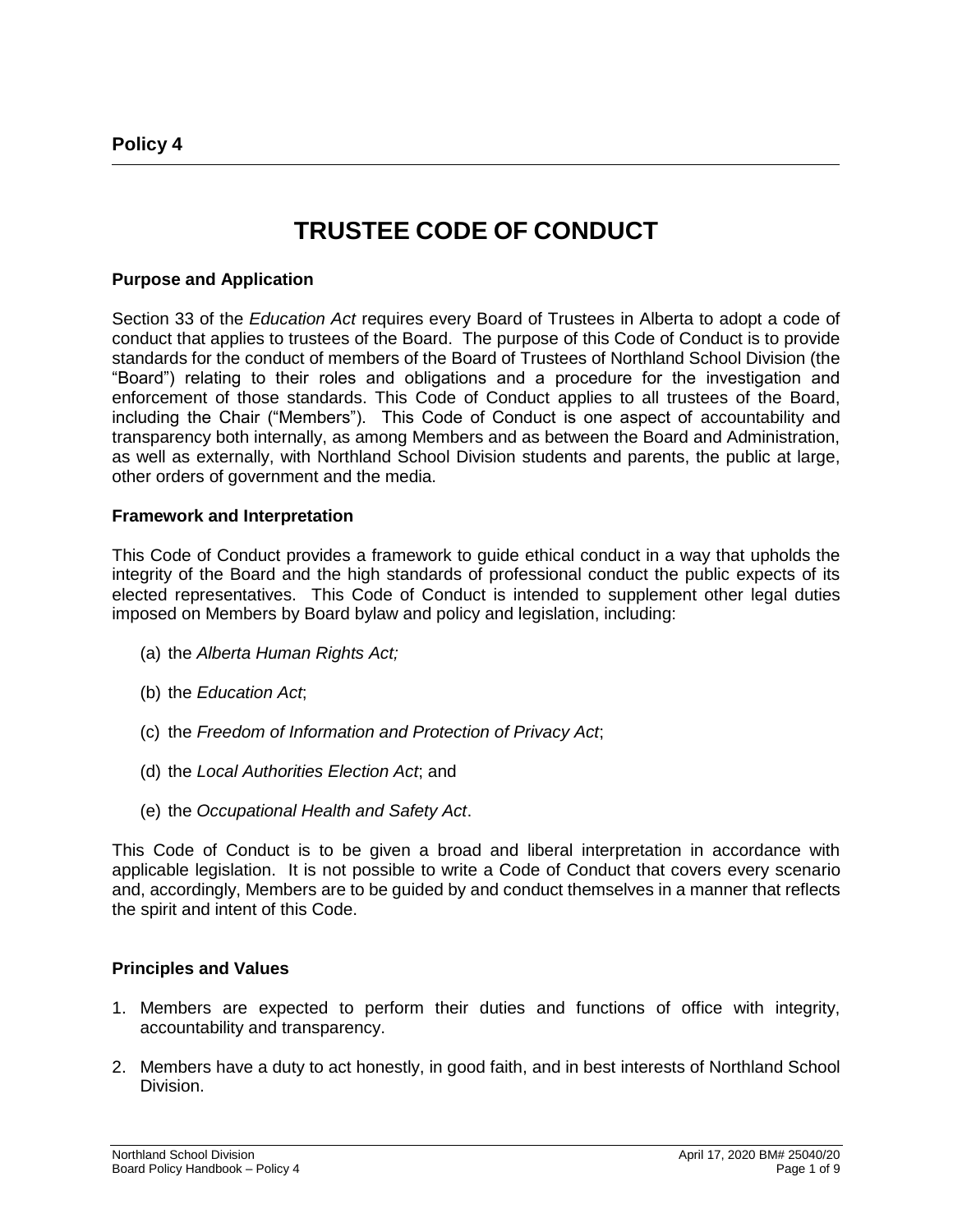- 3. Members shall:
	- (a) uphold the law established by the Federal Parliament and the Alberta Legislature and the bylaws and policies adopted by the Board;
	- (b) carry out their duties in accordance with all applicable legislation, bylaws and policies pertaining to their position as a trustee;
	- (c) observe the highest standard of ethical conduct and perform their duties in office and arrange their private affairs in a manner that promotes public confidence and will bear close public scrutiny; and
	- (d) serve and have been seen to serve the interests of Northland School Division and their constituents in a conscientious and diligent manner and shall approach decision-making with an open mind.

## **Confidential Information**

- 4. The Board as a whole must be able to access information in order to fulfill its decision-making duties and oversight responsibilities; however, individual Members must also recognize that certain information they receive in their capacity as trustees is subject to confidentiality and disclosure rules contained in legislation and the Board's bylaws and policies. Members must keep in confidence matters discussed in private at a Board or Board committee meeting.
- 5. In the course of their duties, Members may also become privy to confidential information received outside of an "in-camera" meeting. Members must not:
	- (a) disclose or release by any means to any member of the public, including the media, any confidential information acquired by virtue of their office, unless the disclosure is required by law or authorized by the Board;
	- (b) access or attempt to gain access to confidential information in the custody or control of Northland School Division unless it is necessary for the performance of the Member's duties and is not otherwise prohibited by the Board, and only then if the information is acquired through appropriate channels in accordance with applicable Board bylaws and policies;
	- (c) use confidential information for personal benefit or for the benefit of any other individual or organization.

### **Conflicts of Interest**

- 6. Members are expected to make decisions in the best interests of Northland School Division. Members are to be free from undue influence and not act or appear to act in order to gain financial or other benefits for themselves, family, friends or associates, business or otherwise. Members have a statutory duty to comply with the pecuniary interest provisions set out in Part 4, Division 5 of the *Education Act*.
- 7. No Member shall, in the exercise of an official power, duty or function, give preferential treatment to any individual or organization if a reasonably well-informed person would conclude that the preferential treatment was advancing a private interest.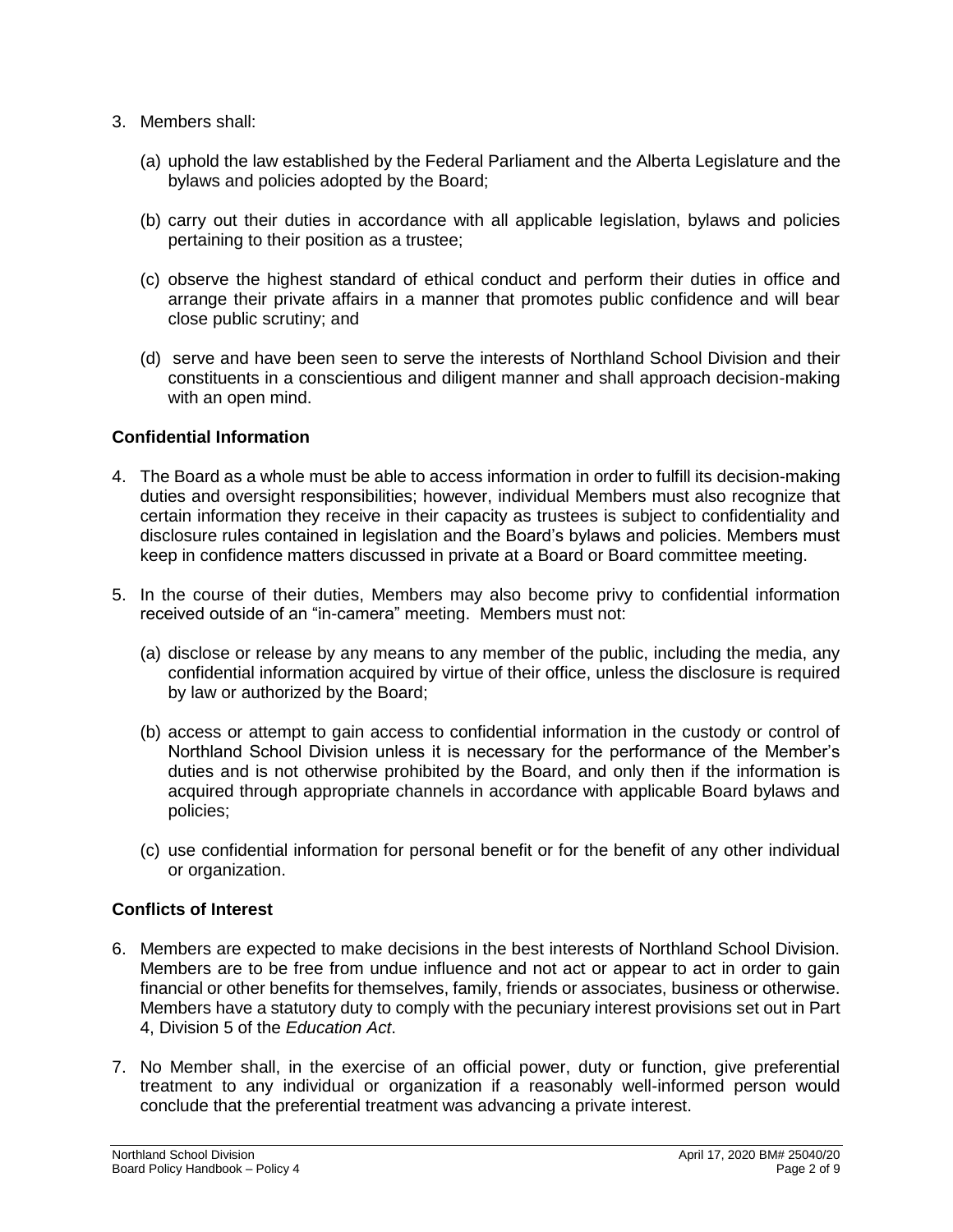8. No Member shall initiate, endorse, support or otherwise participate in any proceeding being brought against the Board or Northland School Division.

# **Improper Use of Influence**

- 9. No Member shall use the influence of his or her office for any purpose other than for the exercise of the Member's official duties.
- 10. No Member shall act as an agent before the Board or a committee of the Board or any other body established by the Board.

# **Conduct at Meetings**

- 11. Members shall conduct themselves with decorum and make every effort to participate diligently in the meetings of the Board, committees of the Board and other bodies to which they are appointed by the Board.
- 12. Members shall comply with Board policies and procedures governing the conduct of meetings of the Board, and any other rules of meeting procedure applicable to the body to which they have been appointed by the Board.
- 13. Members shall act in a manner that demonstrates fairness, respect for individual differences, and an intention to work together for the common good and in furtherance of the public interest.
- 14. Members shall conduct and convey the Board's business and all their duties in an open and transparent manner other than for those matters which by virtue of legislation are authorized to be dealt with in a confidential manner in an *in-camera* (closed) session, and in so doing, allow the public to view the process and rationale which was used to reach decisions and the reasons for taking certain actions.
- 15. No Member shall record any proceedings of the Board without the express prior permission of the Board.

### **Respect for Decision Making Process**

- 16. Decision-making authority lies with the Board, and not with any individual Member. The Board acts by bylaw or resolution passed at a Board meeting held in public at which there is a quorum present, pursuant to section 64 of the *Education Act*.
- 17. A Member must not purport to bind the Board, either by publicly expressing their personal views on behalf of the Board when not authorized to do so or by giving direction to staff, agents, contractors, consultants or other service providers of Northland School Division or prospective vendors.
- 18. Members shall accurately communicate the decisions of the Board, even if they disagree with the Board's decision, such that respect for the decision-making processes of the Board is fostered.

### **External Communications**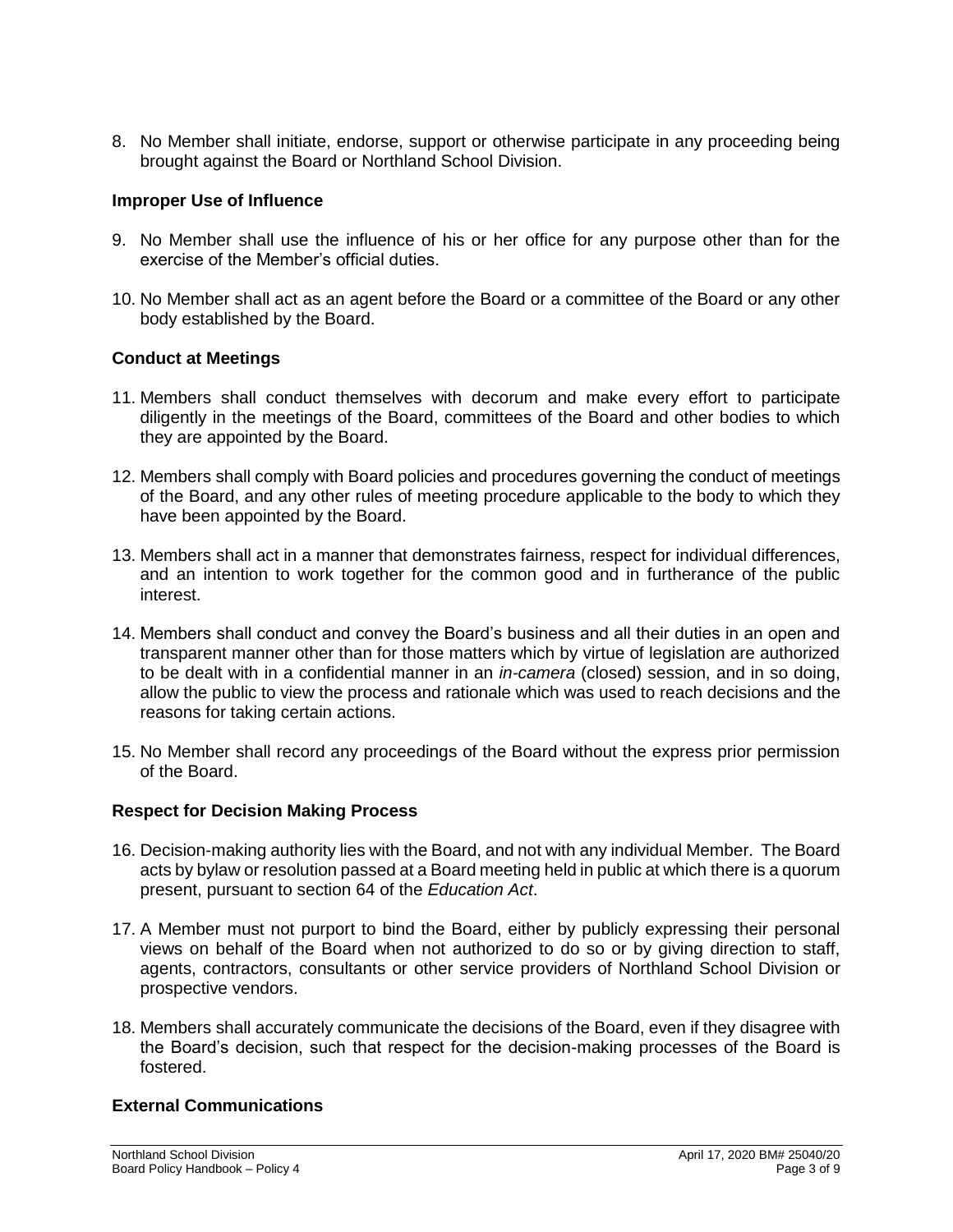- 19. A Member must not purport to speak on behalf of the Board unless authorized to do so. Unless the Board directs otherwise, the Chair is the Board's official spokesperson and in the absence of the Chair, it is the Vice Chair.
- 20. A Member who is authorized to act as the Board's official spokesperson must ensure that their comments accurately reflect the official position and will of the Board as a whole, even if the Member disagrees with the Board's position.
- 21. No Member shall make a statement when they know that statement is false.
- 22. No Member shall make a statement with the intent to mislead the Board or members of the public.

### **Use of Social Media**

- 23. For the purposes of this Code of Conduct, "social media" refers to freely accessible, thirdparty hosted, interactive web-based technologies used to produce, post and interact through text, images, video and audio to inform, share, promote, collaborate or network.
- 24. As public figures and representatives of the Board, Members must act with discretion and be judicious in what material they post on social media. As with any other communications, Members are accountable for content and confidentiality.
- 25. No Member shall attempt to disguise or mislead as to their identity or status as a trustee when using social media.
- 26. No Member shall use social media to publish anything that is dishonest, untrue, offensive, disrespectful, constitutes harassment, or is defamatory or misleading in any way.

## **Discrimination and Harassment**

- 27. Members have a duty to treat members of the public, one another and staff with dignity and respect and without abuse, bullying or intimidation, and to ensure that their work environment is free from discrimination and harassment.
- 28. No Member shall use indecent, abusive, or insulting words or expressions toward any other Member, any staff member or any member of the public.
- 29. No Member shall speak in a manner that is discriminatory to any individual based on the person's race, religious beliefs, colour, gender, physical disability, mental disability, age, ancestry, place of origin, marital status, source of income, family status or sexual orientation.
- 30. The Board is the source of all governance authority and will make decisions on whether and to what extent to delegate the Board's authority to others, including the Chair, Board committees and to the Superintendent. Under the direction of the Superintendent, staff in Administration serves the Board as a whole. No individual Member has executive authority over the Superintendent or staff in Administration.
- 31. Members shall respect the fact that staff work for the School Division as a body corporate and are charged with making recommendations that reflect their professional expertise and a corporate perspective and carrying out directions of the Board and administering the policies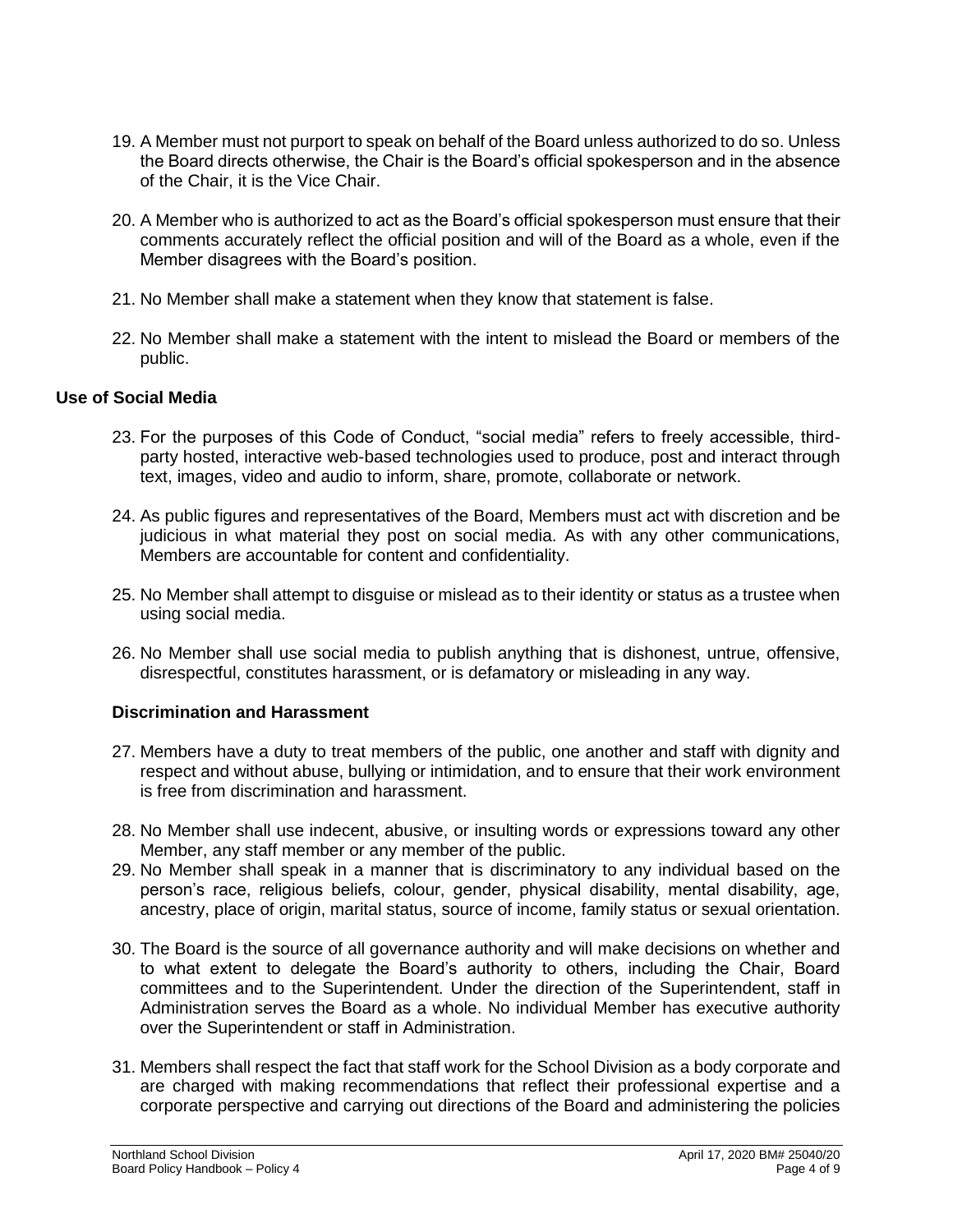and programs of the Board, and that staff are required to do so without undue influence from any Member or group of Members.

- 32. Members must not:
	- (a) involve themselves in matters of Administration, which fall within the jurisdiction of the Superintendent;
	- (b) use, or attempt to use, their authority or influence for the purpose of intimidating, threatening, coercing, commanding or influencing any staff member with the intent of interfering in that staff member's duties; or
	- (c) maliciously or falsely injure the professional or ethical reputation, or the prospects or practice of staff members.
- 33. Members shall obtain information about the operation or administration of the School Division from the Superintendent or a person designated by the Superintendent. Members are to only contact staff according to the procedures authorized by the Superintendent regarding the interaction of Members and staff.

# **Use of School Division Property and Resources**

- 34. Members shall use School Division property, equipment, services, supplies and staff time only for the performance of their duties as a Member, subject to the following limited exceptions:
	- (a) Board property, equipment, service, supplies and staff time that is available to the general public may be used by a Member for personal use upon the same terms and conditions as members of the general public, including booking and payment of any applicable fees or charges;
	- (b) Electronic communication devices, including but not limited to desktop computers, laptops, tablets and smartphones, which are supplied by the School Division to a Member, may be used by the Member for personal use, subject to the terms and conditions described below.
- 35. Electronic communication devices provided by the School Division are the property of the School Division, and shall, at all times, be treated as the School Division's property. Members are hereby notified that they are to have no expectation of privacy in the use of these devices and further that:
	- (a) all emails or messages sent or received on School Division devices are subject to the *Freedom of Information and Protection of Privacy Act*;
	- (b) all files stored on School Division devices, all use of internal email and all use of the Internet through the School Division's firewall may be inspected, traced or logged by the School Division;
	- (c) in the event of a complaint pursuant to this Code of Conduct, the Board may require that any or all of the electronic communication devices provided by the School Division to Members may be confiscated and inspected as part of the investigation including downloading information which is considered relevant to the investigation. All email messages or Internet connections may be retrieved.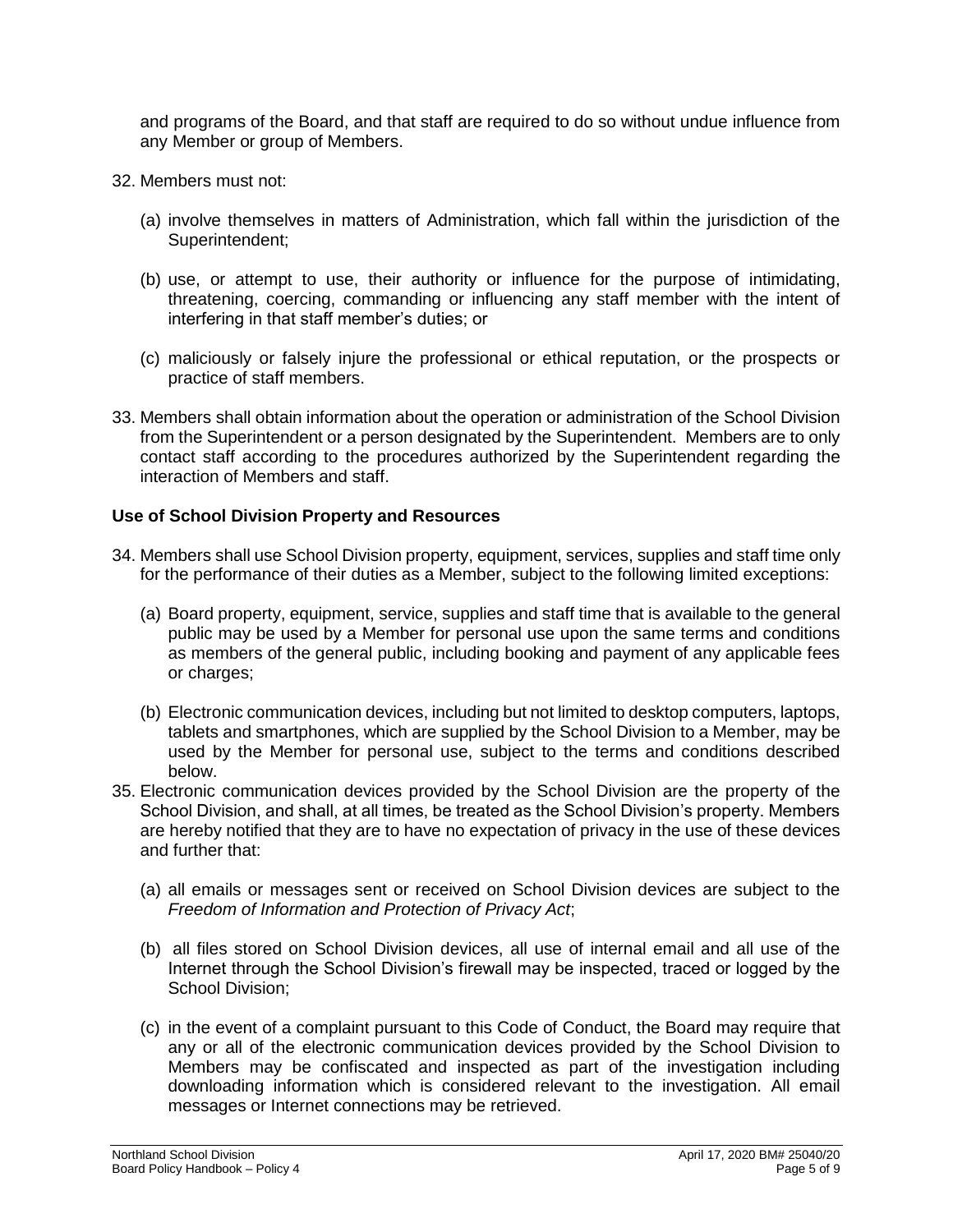- 36. No Member shall use any School Division property, equipment, services or supplies, including email, Internet services, or any other electronic communication device, if the use could be offensive or inappropriate.
- 37. Upon ceasing to hold office, a Member shall immediately deliver to the School Division any money, book, paper, thing or other property of the School Division that is in the Member's possession or under the Member's control including, without restriction, any record created or obtained by virtue of the Member's office other than a personal record or constituency record as those terms are used in the *Freedom of Information and Protection of Privacy Act*.

### **Expenses**

- 38. Members shall comply with the provisions of all Board policies and related procedures and guidelines with respect to claims for remuneration and expenses, including but not limited to, claims for per diems (honoraria), mileage, travel, meals, lodging, event tickets, hosting and attendance at conferences, conventions, seminars, training courses and workshops.
- 39. Falsifying of claims, including receipts or signatures, by a Member is a serious breach of this Code of Conduct and the Criminal Code of Canada and could lead to prosecution.

# **Gifts and Benefits**

- 40. Members are expected to represent the public and the interests of the School Division and to do so with both impartiality and objectivity. The acceptance of a gift or benefit can imply favouritism, bias or influence on the part of the Member. At times, the acceptance of a gift or benefit occurs as part of the culture, social protocol or community events linked to the duties of a Member and their role in representing the Board. Personal integrity and sound business practices require that relationships with vendors, contractors or others doing business with the School Division be such that no Member is perceived as showing favouritism or bias toward the giver.
- 41. Members shall not accept gifts or benefits that would, to a reasonable member of the public, appear to be in gratitude for influence, to induce influence, or otherwise to go beyond the necessary and appropriate public functions involved. For these purposes, a gift or benefit provided with the Member's knowledge to a Member's spouse, child, or parent that is connected directly or indirectly to the performance of the Member's duties is deemed to be a gift to that Member.
- 42. For further clarity, the following are recognized as acceptable gifts or benefits:
	- (a) such gifts or benefits that normally accompany the responsibilities of office and are received as an incident of culture, protocol or social obligation, provided that the value of the gift or benefit does not exceed one hundred dollars (\$100).
	- (b) a political contribution otherwise reported by law;
	- (c) a suitable memento of a function honouring the Member;
	- (d) food, lodging, transportation, event tickets or entertainment provide by provincial, or local governments, by the Federal government or by a foreign government within a foreign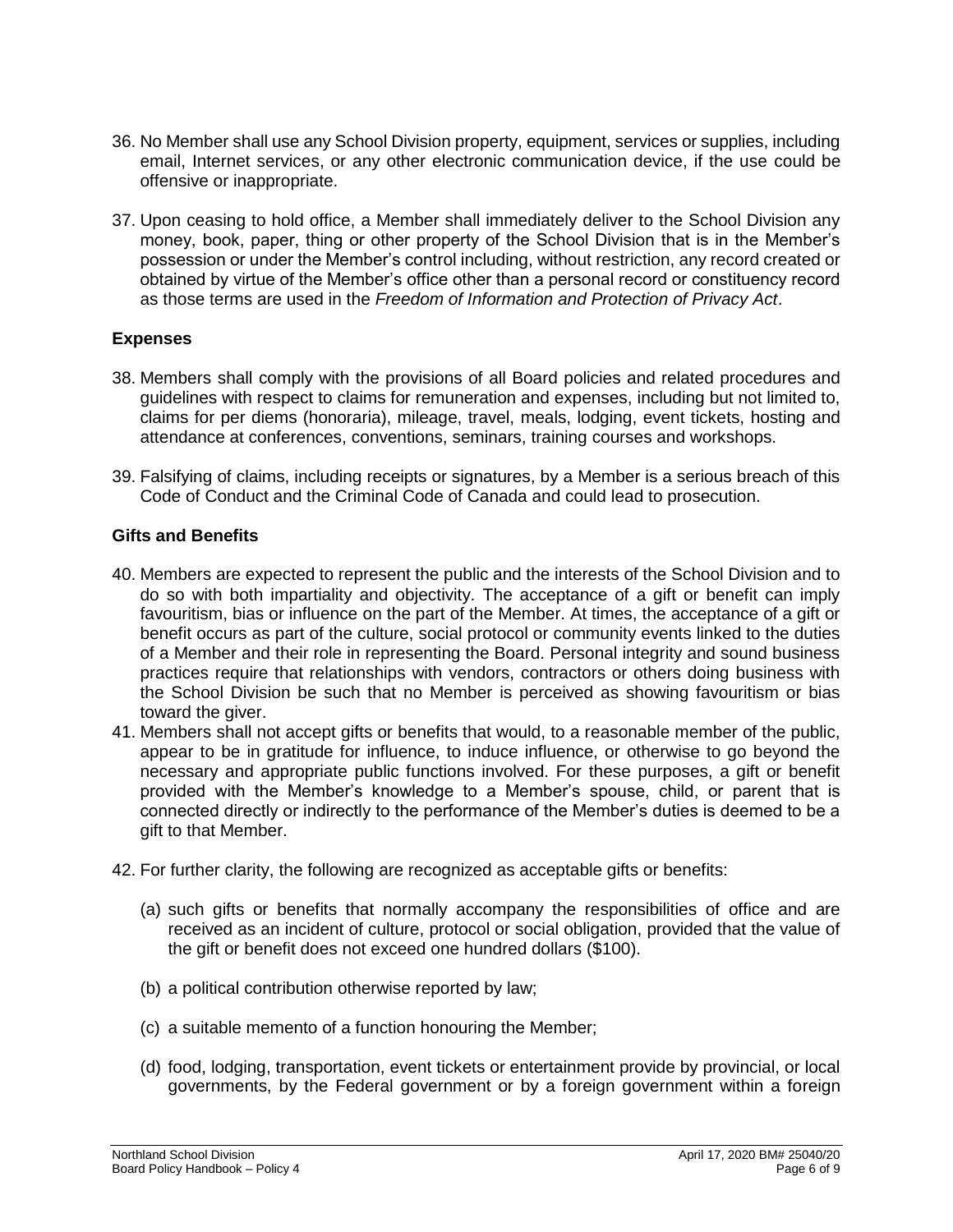county, or by a conference, seminar or event organizer where the Member is either speaking or attending in an official capacity on behalf of the Board;

- (e) Food and beverages consumed at banquets, receptions, or similar events, if:
	- i. attendance serves a legitimate purpose;
	- ii. the person extending the invitation or a representative of the organization is in attendance; and
	- iii. the value is reasonable and the invitations infrequent;
- 43. Gifts received by a Member on behalf of the Board as a matter of official protocol which have significance or historical value for the School Division shall be left with the School Division when the Member ceases to hold office.
- 44. An invitation to attend a function where the invitation is directly or indirectly connected with the Member's duties of office is not considered to be a gift but is the fulfillment of an official function or duty. An invitation to attend a charity golf tournament or fund-raising gala, provided the Member is not consistently attending such events as a guest of the same individual or corporation, is also part of the responsibilities of holding public office. Likewise, accepting invitations to professional sports events, concerts or dinners may serve a legitimate business purpose.
- 45. Any doubts about the propriety of a gift or benefit should be resolved in favour of not accepting it or not keeping it.

### **Election-Related Activity**

- 46. Members are required to follow the provisions of the *Local Authorities Election Act* and are accountable under the provisions of that statute. Members should not make inquiries of, or rely on, staff to interpret or provide advice to Members regarding the requirements placed on candidates for the office of trustee. Members shall be respectful of the role of the Secretary in managing the election process and must not interfere with how the Secretary's election duties are carried out.
- 47. Members shall not use Board resources, including property, equipment, services, supplies and staff time, for any election-related activities, whether local, provincial or federal. Online resources hosted, supplied or funded by the Board, including but not limited to Member electronic newsletters, Member websites linked through the Board's website and Member social media accounts used for ward communication shall not be used for any election campaign or campaign-related activities. No Member shall use the School Division logo for campaign purposes.
- 48. For greater clarity, a Member may accept the services of staff that may choose to volunteer with the Member's election campaign during non-work hours.

### **Compliance with this Code of Conduct**

49. Members are ultimately accountable to the public through the four-year election process. Between elections, Members may become disqualified and required to resign if the Member commits a disqualifying action pursuant to section 87 of the *Education Act.*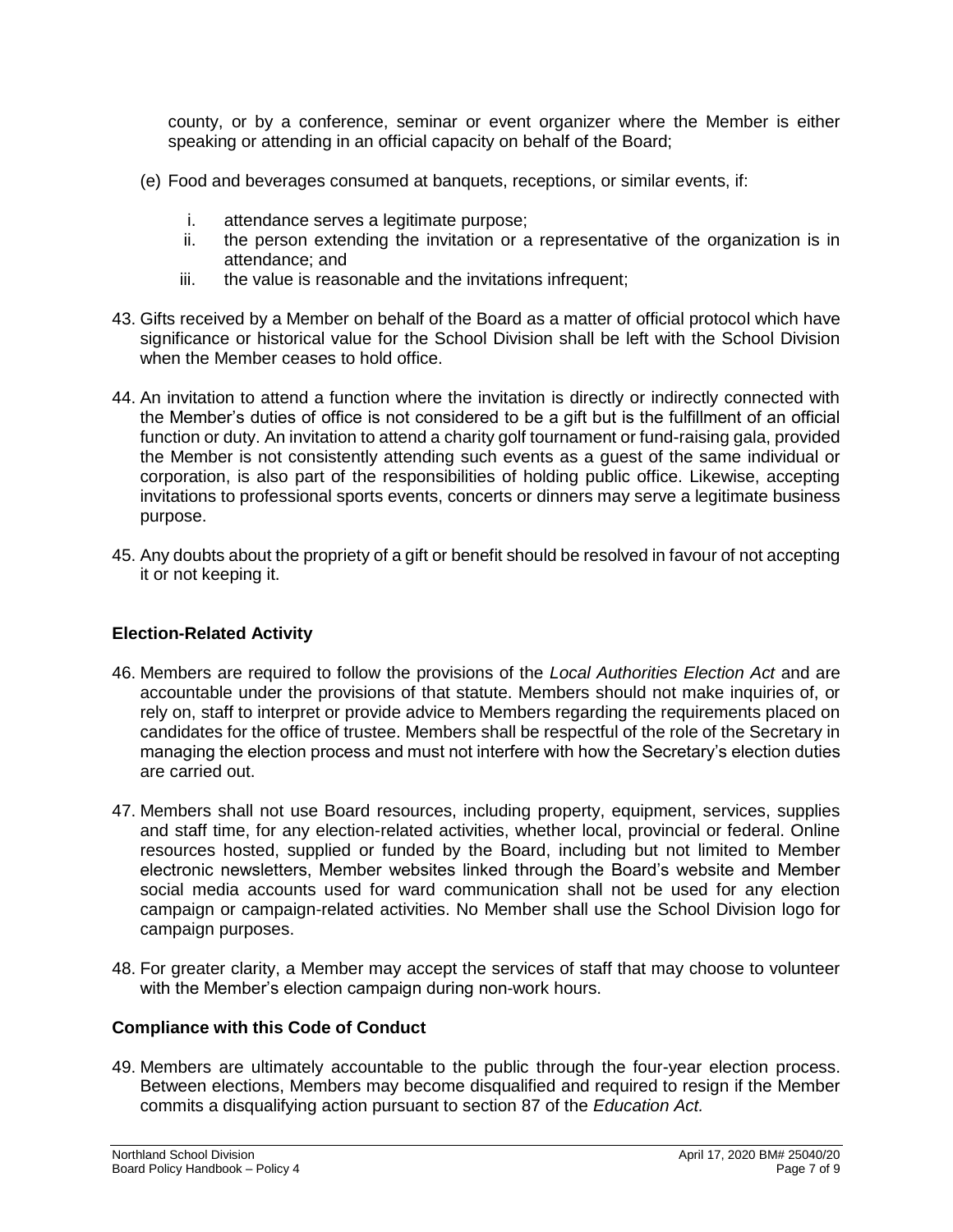- 50. Any reported violation of a provision of this Code of Conduct may be subject to investigation by the Board, or a third party investigator appointed by the Board.
- 51. Members are expected to co-operate in every way possible in securing compliance with the application and enforcement of this Code of Conduct.
- 52. No Member shall:
	- (a) undertake any act of reprisal or threaten reprisal against a complainant or any other person for providing relevant information to the Board or to any other person in accordance with this Code of Conduct; or
	- (b) obstruct the Board, or any other person, in carrying out the objectives or requirements of this Code of Conduct.
- 53. If the Board determines it appropriate to do so, the Board may impose sanctions on a Member who contravenes this Code of Conduct. Sanctions that may be imposed on a Member by the Board include:
	- (a) Issuing a letter of reprimand addressed to the Member,
	- (b) requesting the Member to issue a letter of apology,
	- (c) publicly reprimanding the Member by motion of censure,
	- (d) publishing a letter of reprimand or request for apology and the Member's response,
	- (e) requiring the Member to attend training,
	- (f) suspending or removing the Member from membership on a committee,
	- (g) suspending or removing the Member from chairing a committee,
	- (h) requiring the Member to reimburse monies received,
	- (i) reducing or suspending remuneration paid to the Member in respect of the Member's services,
	- (j) requiring the Member to return School Division property or reimburse its value,
	- (k) restricting the Member's access to School Division facilities, property, equipment, services and supplies,
	- (l) restricting the Member's contact with School Division staff,
	- (m) restricting the Member's travel and representation on behalf of the Board,
	- (n) restricting how documents are provided to the Member (e.g. no electronic copies, but only watermarked paper copies for tracking purposes),
	- (o) disqualifying the Member from the Board,